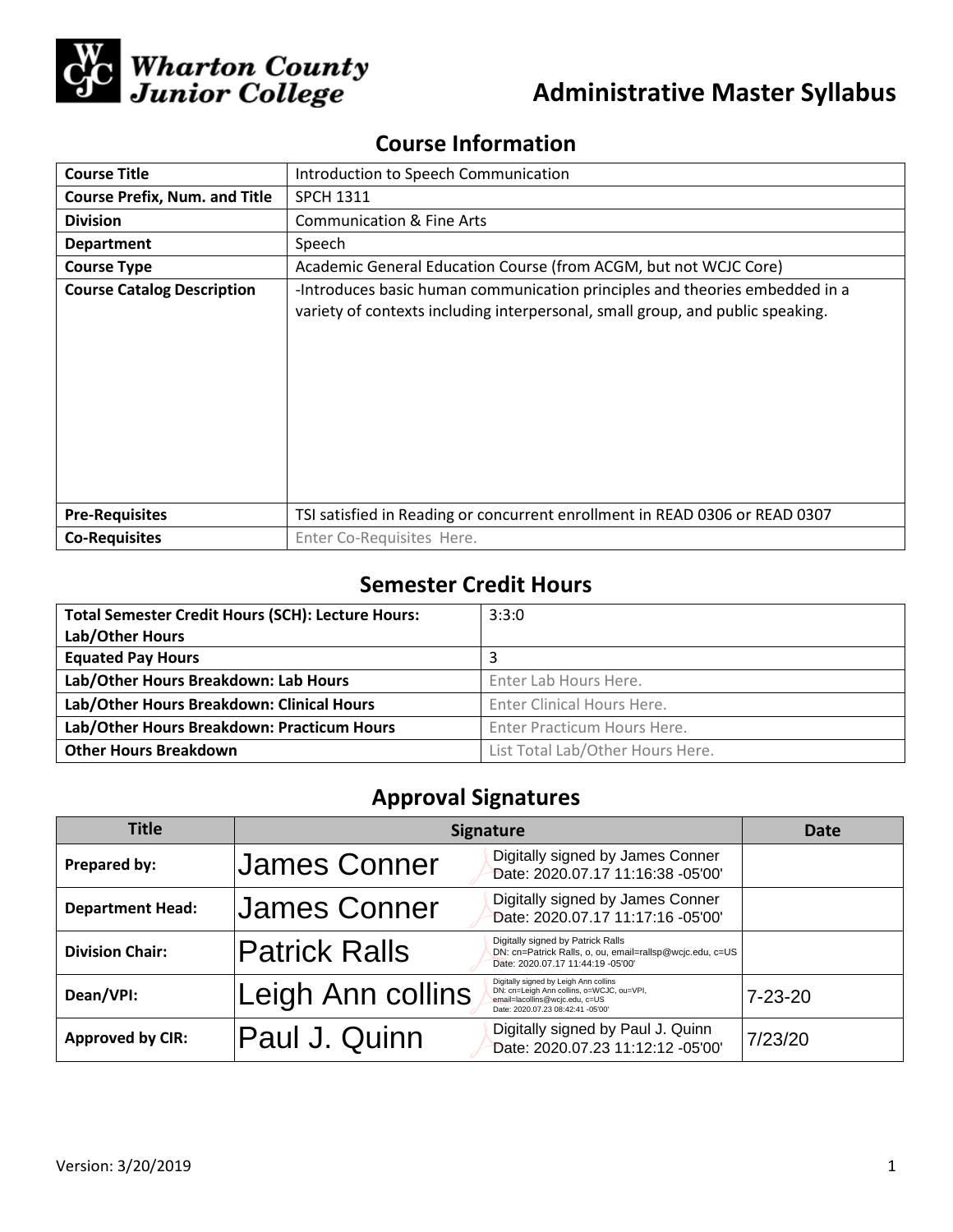## **Additional Course Information**

**Topical Outline:** Each offering of this course must include the following topics (be sure to include information regarding lab, practicum, and clinical or other non-lecture instruction).

Basic communication theory and practice: Elements of Public Speaking Listening Skills Effective speech delivery Audience analysis Overcoming communication apprehension Organizational patterns, outlining Language, vocabulary, presentation technique

### **Course Learning Outcomes:**

#### **Learning Outcomes – Upon successful completion of this course, students will:**

-Apply the principles of human communication including: perception, verbal communication, nonverbalcommunication, listening, and audience analysis.

--Demonstrate how to establish and maintain relationships through the use of interpersonal communication --Apply small group communication skills including: problem solving, group roles, leadership styles,and cohesiveness.

--Develop, research, organize, and deliver formal public speeches—

Recognize how to communicate within diverse environments

#### **Methods of Assessment:**

-Oral Presentations--Individual and group projects--Exams

### **Required text(s), optional text(s) and/or materials to be supplied by the student:**

Recommended: Dan O'Hair, The Pocket Guide to Public Speaking (latest edition)

#### **Suggested Course Maximum:**

25

### **List any specific or physical requirements beyond a typical classroom required to teach the**

#### **course.**

Smart classroom with podium

**Course Requirements/Grading System:** Describe any course specific requirements such as research papers or reading assignments and the generalized grading format for the course.

Oral presentations will make up 60% of semester grade. Written assignments will make up 40% of semester grade. A (90-100); B (80-89); C (70-79); D (60-69); F (Below 60)

### **Curriculum Checklist:**

☒**Administrative General Education Course** (from ACGM, but not in WCJC Core) – No additional documents needed.

☐**Administrative WCJC Core Course**. Attach the Core Curriculum Review Forms

☐Critical Thinking

☐Communication

□Empirical & Quantitative Skills